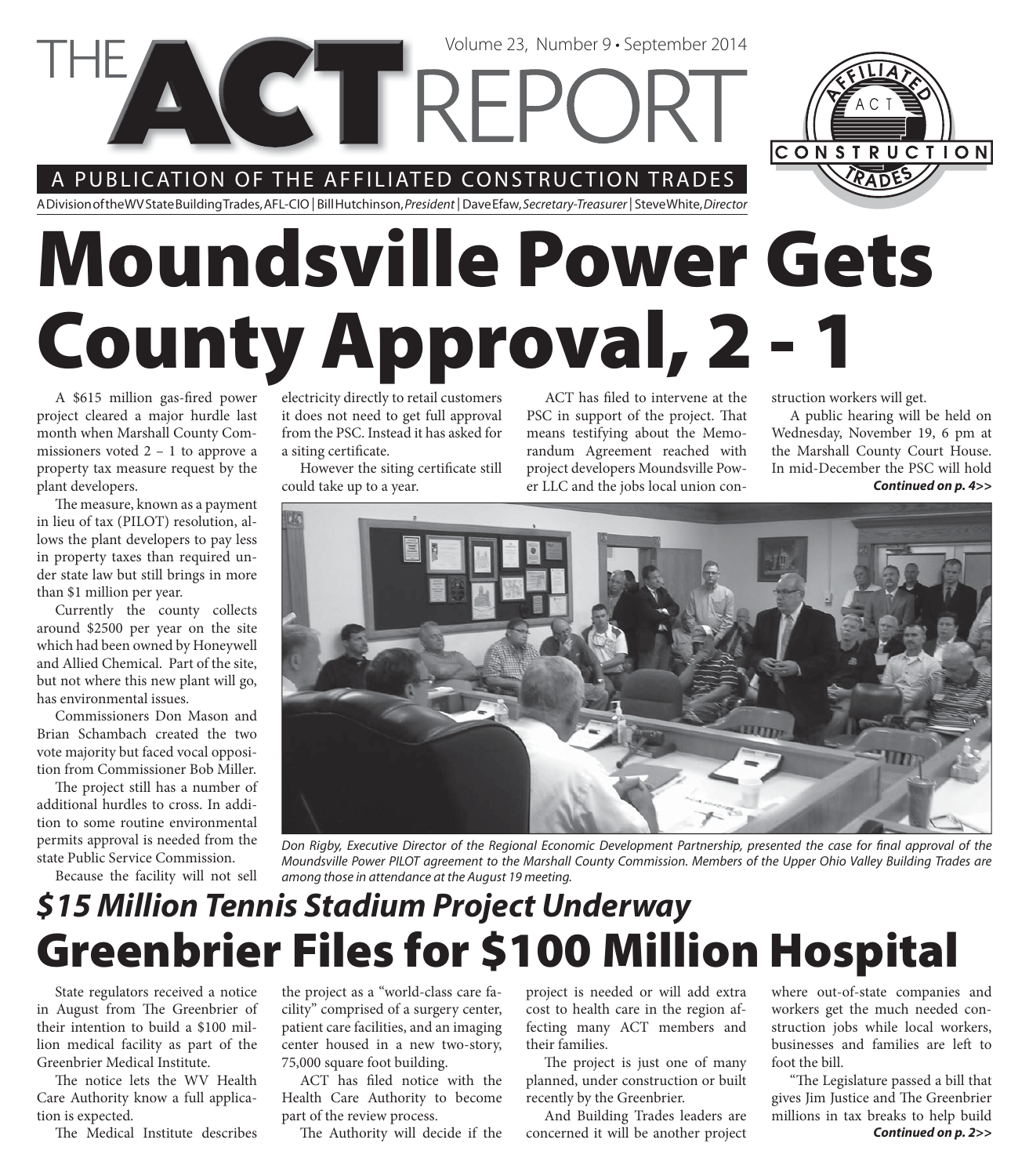# **\$5 Billion Natural Gas Pipeline Proposed**

Dominion Resources is leading a team of companies proposing to build a \$5 billion pipeline from

Harrison County, West Virginia to Virginia and North Carolina.

The 550 mile line would carry 1.5 billion cubic feet of Marcellus Shale gas per day.

The line will start at 42 inches in West Virginia and end up at 36 inches in North Carolina.

The line is to go through Harrison, Lewis, Upshur, Randolph and Pocahontas counties in West Virginia.

"Our members would love to build a pipeline of this size but Dominion has promised jobs before that ended up going to nonunion companies and workers,"

#### **Tommy Plymale**

Business Manager, Operating Engineers Local 132

Three compressor stations will be built with one in Harrison County,

### *Greenbrier*

*Continued from Page 1*

these projects but we have not even seen a chance for our contractors to put in a serious bid," said Paul Breedlove, Business Manager for the Charleston Building Trades Council which covers the southeastern part of the state.

The Legislature amended and extended the state's Tourism Development Act, which gives companies a tax break worth up to 25 percent of the cost of building new facilities that contribute to tourism.

Earlier this year the resort built three new football fields and new facilities the New Orleans Saints used for their training camp.

According to Breedlove promises were made to allow union contractors to bid the project but the project was awarded before any union company could even see the blueprints.

Companies and workers from as far away as California were brought in to do the job.

One union subcontractor was

West Virginia.

Duke Energy, Piedmont Natural Gas and AGL Resources will also be involved in

the project which must first get regulatory approval from the Federal Energy Regulatory Commission (FERC).

News reports had a Dominion spokesperson touting construction jobs as a major benefit for West Virginia but some trades leaders are skeptical.

"Our members would love to build a pipeline of this size but Dominion has prom-

ised jobs before that ended up going to nonunion companies and work-

asked to bid but when they tried to price supplies the supplier asked why they were bothering because a company from Richmond, Virginia al-

The general contractor Clancy & Theys Construction hails from Ra-

"So were they just wasting our contractors' time and money 'pretending' to let them bid," asks Breed-

Also, in early September Greenbrier Resort owner Jim Justice announced plans to build a 2,500-seat

News reports say ground has been broken for the 46,000-square-foot facility and completion is set for June

According to Carpenter representative Chad McCallister he is working hard to get union contractors a chance at bidding parts of the project but at this time does not know if any

ready had the job.

love?

tennis stadium.

of next year.

will be successful.

leigh, North Carolina.

ers," said Tommy Plymale, Business Manager of Operating Engineers Local 132.

Plymale is referring to the Natrium gas processing facility Dominion built in Marshal County and reported to be worth \$500 million.

The project, started in the fall of 2011, was touted as a job creator but Dominion used Texas company CB&I to build it.

Union leaders were told that union contractors would be able to bid the project but according ACT's Steve White the bid list ended up invitation only without any union bidders.

CB&I imported a large number of workers from far away areas like Texas and Oklahoma.

Ultimately CB&I failed to build the project within the 15 month announced time and instead took around 21 months.

The plant was then sold to a joint venture company called Blue Racer made up of Dominion and Caiman Energy.

Soon after the sale was complete an explosion rocked the facility putting it out of commission for many months.

With Caiman on site, union workers were brought in to rebuild the plant and were able to build a second phase.

The pipeline partners expect to receive FERC approval by mid-2016 and to start operating the pipeline in 2018.

Environmental groups are already gearing up to oppose the project.

In 2003 Dominion abandoned a proposed 280 mile Greenbrier Pipeline project that would have transported gas to North Carolina. ■

## **Rally with Nick Joe Rahall**



Joining Congressman Nick Joe Rahall at a 'Friday in the Park' event held in Beckley are (from left) Kenny Perdue, President of the WV AFL-CIO; Paul Breedlove, Business Manager of the Charleston Building Trades Council; Paul Monroe, member IBEW Local 466 Charleston; Congressman Rahall; Kim Sizemore, IBEW 466 and Terry Turley, Business Agent/Organizer for Local 466.

According to Paul Breedlove more than 250 people attend the September 5 event including Carpenter Representatives Chad McCallister and Luke Begovich; Joe Samples and John Boyd of IBEW 466; Pete Vaughn, member of IBEW Local 317 Huntington and ACT's Wayne Rebich.

Rahall is in the toughest campaign of his career with millions of dollars being spent on attack ads by billionaire businessmen Koch brothers and their allies.

Rahall is running for re-election to Congress in the 3rd District.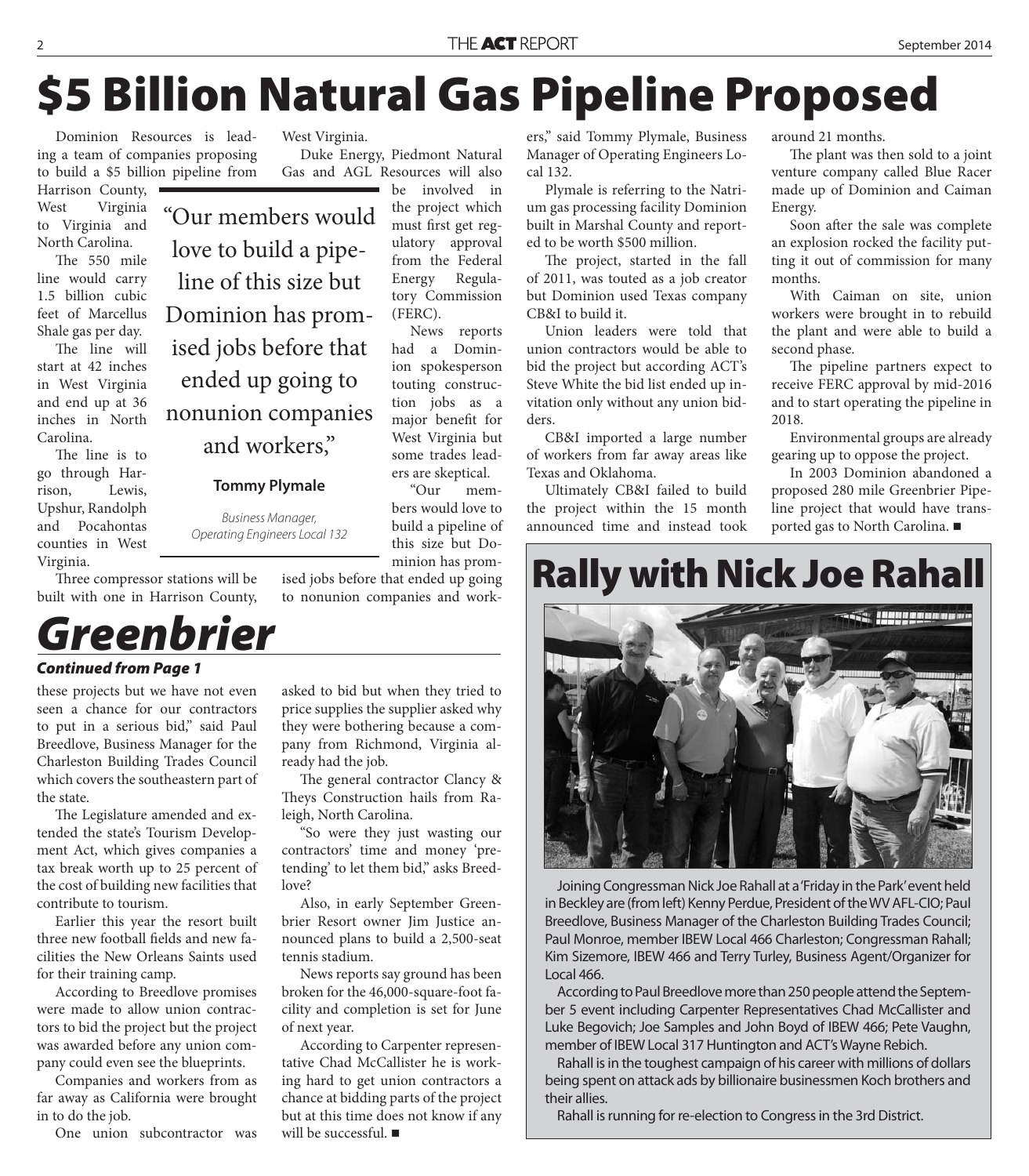# **2014 State Building Trades Endorsements**

The State Building Trades endorsement process follows the WV AFL-CIO process.

Each election cycle candidates receive questionnaires, are interviewed by Local Labor Councils or committees who send recommendations to the WV AFL-CIO's Committee on Political Education (COPE).

#### **U.S. Senate**

Natalie Tennant

#### **U. S. House of Representatives**

David McKinley – 1st District Nick Casey – 2nd District Nick J. Rahall II – 3rd District

#### **State Senate**

1st Rocky Fitzsimmons 2nd Larry Edgell 3rd Robert "Robin" Wilson Jr. 5th Mike Woelfel 6th Truman Chafin 7th Ron Stollings 8th Erik Wells 9th Mike Green 10th Ronald "Ron" Miller 11th Gregory A. Tucker 12th Mike Romano 13th Bob Beach 14th Stan Shaver 15th Donald H. Cookman 16th John Unger 17th Doug Skaff Jr. **House of Delegates** 1st Randy Swartzmiller,

| 1st   | Randy Swartzmiller,              |
|-------|----------------------------------|
|       | Ronnie D. Jones                  |
| 2nd   | Phil Diserio                     |
| 3rd - | Holli Smith, Erikka Storch       |
| 4th – | Mike Ferro, Dave Hall            |
|       | 5th Dave Pethtel                 |
|       | 8th Denzil "Buddy" Malone        |
|       | 9th Jim Marion                   |
|       | 10th Dan Poling                  |
|       | 12th Michael "Mike" Bright       |
|       | 13th Joshua Martin, Josh McGrath |
|       | 14th Johnny Roach                |
|       | 16th Jim Morgan, Sean            |
|       | Hornbuckle, Lauren Plymale       |

A wide variety of Labor issues are reviewed including past voting records if a candidate has been in office and the candidates' ability to run a viable campaign.

Core issues regarding wages, hours and working conditions such as prevailing wage, local hiring, socalled right-to-work, workplace safe-

17th Doug Reynolds, Dale Stephens 19th Don Perdue, Ken Hicks 20th Justin J. Marcum 21st Harry Keith White 22nd Jeff Eldridge, Gary McCallister 23rd Barry L. Brown 24th Ralph Rodighiero 25th Linda Goode Phillips 26th Clif Moore 27th Carol B. Bailey 28th James "Jim" Brown 29th Ricky Moye 30th Mick Bates 31st Clyde D. McKnight Jr 32nd Dave Perry, Margaret Anne Staggers, John Pino 33rd David A. Walker 34th Brent Boggs 35th "Bobbie" Hatfield, Andrew D. Byrd, Sherri Wong, Thornton Cooper 36th Nancy Guthrie, Danny Wells, Larry Rowe 37th Mike Pushkin 39th Sally Shepherd 41st Adam R. Young 42nd Ray Canterbury, Coy A. Flowers 43rd Denise L. Campbell 44th Dana L. Lynch 45th Bill Hamilton 46th Peggy Donaldson Smith 47th "Tammy" Stemple 48th Richard J. Iaquinta, Tim Miley, Joe Shaffer, Patsy Samuel Trecost ll 49th Mike Manypenny

**October 14: Voter registration ends October 22: Early voting begins November 4: Election Day**

ty, public employee collective bargaining, raising the minimum wage, Buy America legislation, Teacher pay raises, etc, make up the topics to be discussed.

Social issues that are not work related are not considered.

It is a difficult task and many volunteer hours are spent to come up

|      | 50th Mike Caputo,       |
|------|-------------------------|
|      | Linda Longstreth,       |
|      | Tim Manchin             |
| 51st | Barbara E. Fleischauer, |
|      | Charlene Marshall,      |
|      | Anthony "Tony" Barill,  |
|      | Nancy Jamison,          |
|      | John Williams           |
|      | 52nd Larry Williams     |
|      |                         |

with the endorsements.

At times Building Trades members differ with the other union representatives of the committee, but such times are rare.

When differences occur the WV State Building Trades has a process to review and revise the endorsement suggestions.

|  | 55th Isaac Sponaugle    |
|--|-------------------------|
|  | 57th Ruth Rowan         |
|  | 59th Layne Diehl        |
|  | 61st Jason Barrett      |
|  | 62nd Kristin Loken      |
|  | 63rd Heather Marshall   |
|  | 65th Tiffany Lawrence   |
|  | 66th Daniel P. Lutz Jr. |
|  | 67th Stephen Skinner    |
|  |                         |

#### **ANNOUNCEMENT OF APPRENTICESHIP OPPORTUNITIES**

### **CHARLESTON JATC OF PLUMBERS & PIPEFITTERS LOCAL UNION 625**

| <b>WHERE TO APPLY:</b>                                                            | 3601 James Ave, Charleston, WV                                                                                                 |  |  |  |
|-----------------------------------------------------------------------------------|--------------------------------------------------------------------------------------------------------------------------------|--|--|--|
| WHEN TO APPLY:                                                                    | October 1st, 2nd, 7th and 8th<br>Applications will only be given out on listed days                                            |  |  |  |
| <b>HOURS TO APPLY:</b>                                                            | 8:00 AM to 11:00 PM, 1:00 PM to 3:30 PM<br>On listed days only<br>(\$35.00 APPLICATION FEE, WHEN YOU PICK UP YOUR APPLICATION) |  |  |  |
| MINIMUM QUALIFICATIONS AS FOLLOWS:                                                |                                                                                                                                |  |  |  |
| AGE:                                                                              | 17 years of age at the time of application, and must be<br>18 years of age, prior to being indentured by the JATC              |  |  |  |
| <b>EDUCATION:</b>                                                                 | High School Diploma or G.E.D.                                                                                                  |  |  |  |
| PHYSICAL:                                                                         | Must be physically able to perform the work of the trade.<br>A Drug test will be required                                      |  |  |  |
| <b>DRIVER'S LICENSE:</b>                                                          | Must have valid WV Driver's license or State ID                                                                                |  |  |  |
| <b>APTITUDE:</b>                                                                  | Must score standard level on able test administered by<br>the WV Job service                                                   |  |  |  |
| <b>RETURN:</b>                                                                    | Application must be returned no later than October 30                                                                          |  |  |  |
| A copy of the applicant's birth certificate high school transcript of grades high |                                                                                                                                |  |  |  |

A copy of the applicant's birth certificate, high school transcript of grades, high school diploma or G.E.D., DD2-14 Form (if former Military), and valid driver's license or State ID will be requested at the time of application.

{ONLY COPIES WILL BE ACCEPTED}

The Recruitment, selection, employment and training of apprentices shall be without discrimination because of race, color, religion, national origin or sex. The JATC will take affirmative action to provide equal opportunities in apprenticeship and training and will operate the apprenticeship program as required under Title 29 of the code of federal regulations, Part 30.